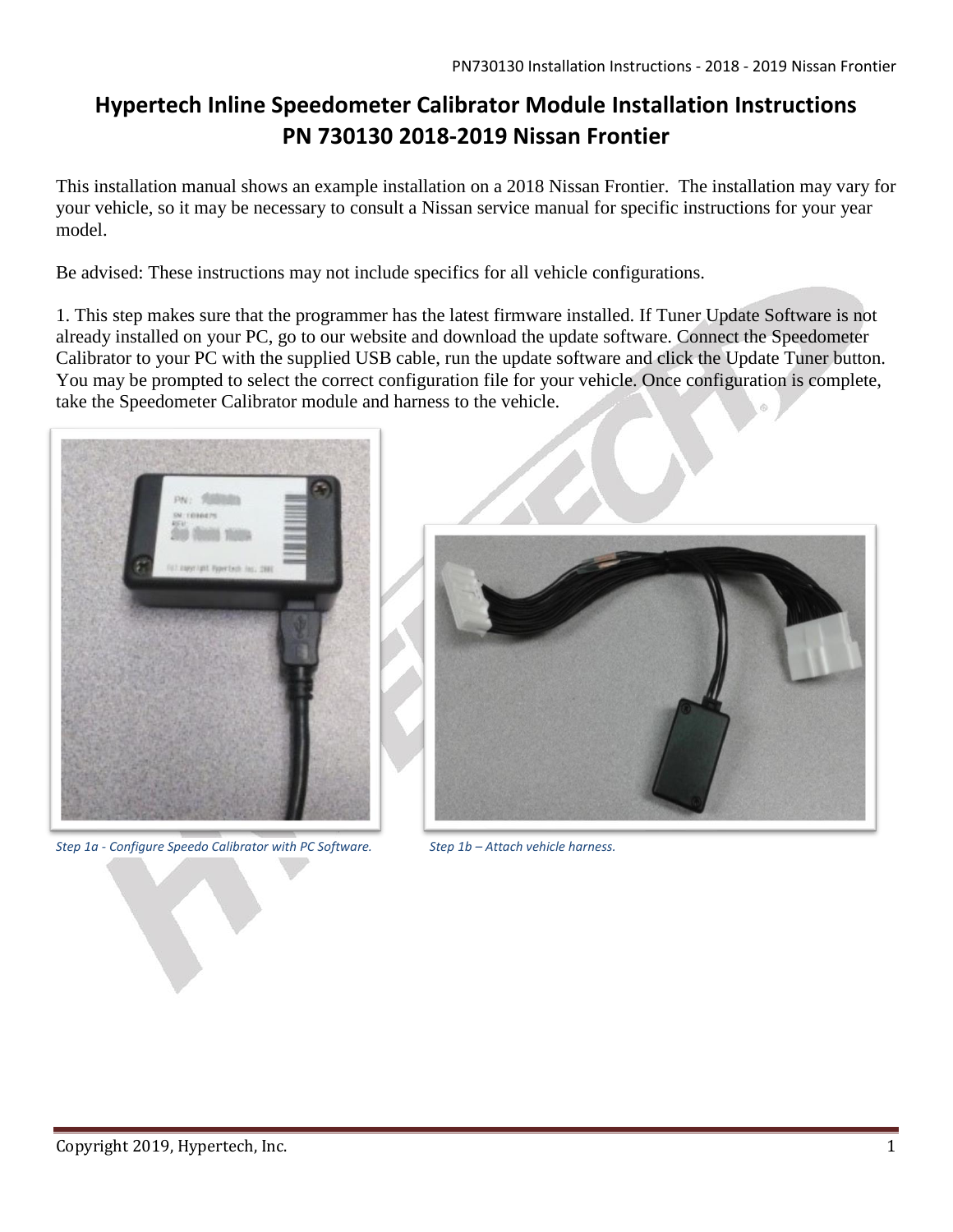## PN730130 Installation Instructions - 2018 - 2019 Nissan Frontier

2. You must either remove or push aside the A-Pillar trim to gain access to the Instrument Cluster. Start by pulling back the weatherstripping and remove the middle plastic cover above the kick panel that connetcs to the A-Pillar trim. Pull gently at the top of the A-Pillar trim to start popping the clips loose.



*Step 2a – Remove weather stripping. Step 2b – Remove A-pillar trim panel.*

3. Beneath the trim there is a screw retaining the lower column shroud, remove this and pull back the top of the panel. You do not need to remove the panel all the way.



*Step 3 – Remove lower column shroud screw.*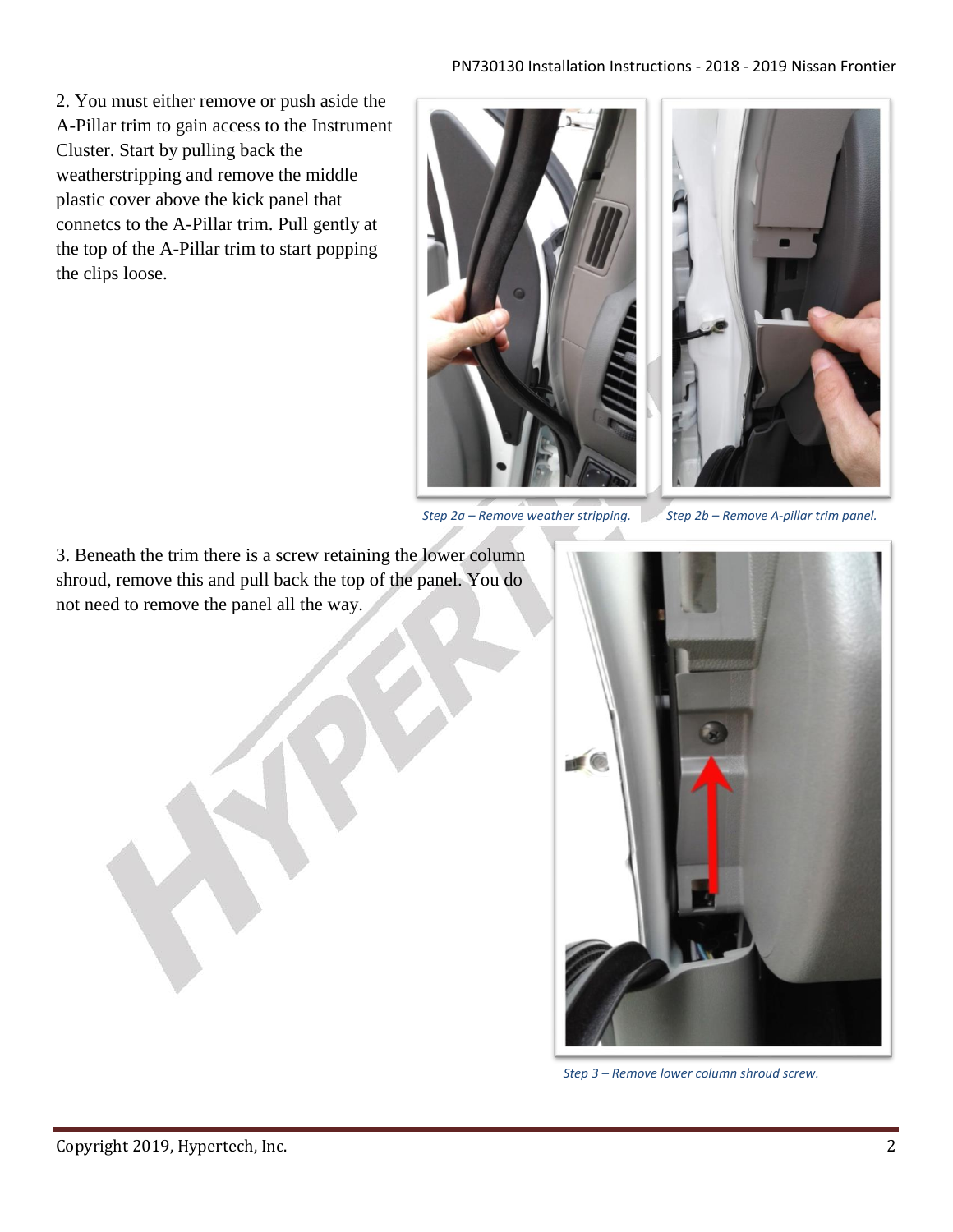4. There are 2 screws retaining the bottom portion of the Instrument Cluster shroud, one on either side of the steering column. With the lower shroud pulled back you can acccess these.





*Step 4a - Remove left cluster screw. Step 4b – Remove bottom right cluster screw*

5. Pulling towards you on the left hand side, at the top, start unclipping the instrument cluster shroud and remove it.

![](_page_2_Picture_7.jpeg)

*Step 5 - Pull shroud to remove.*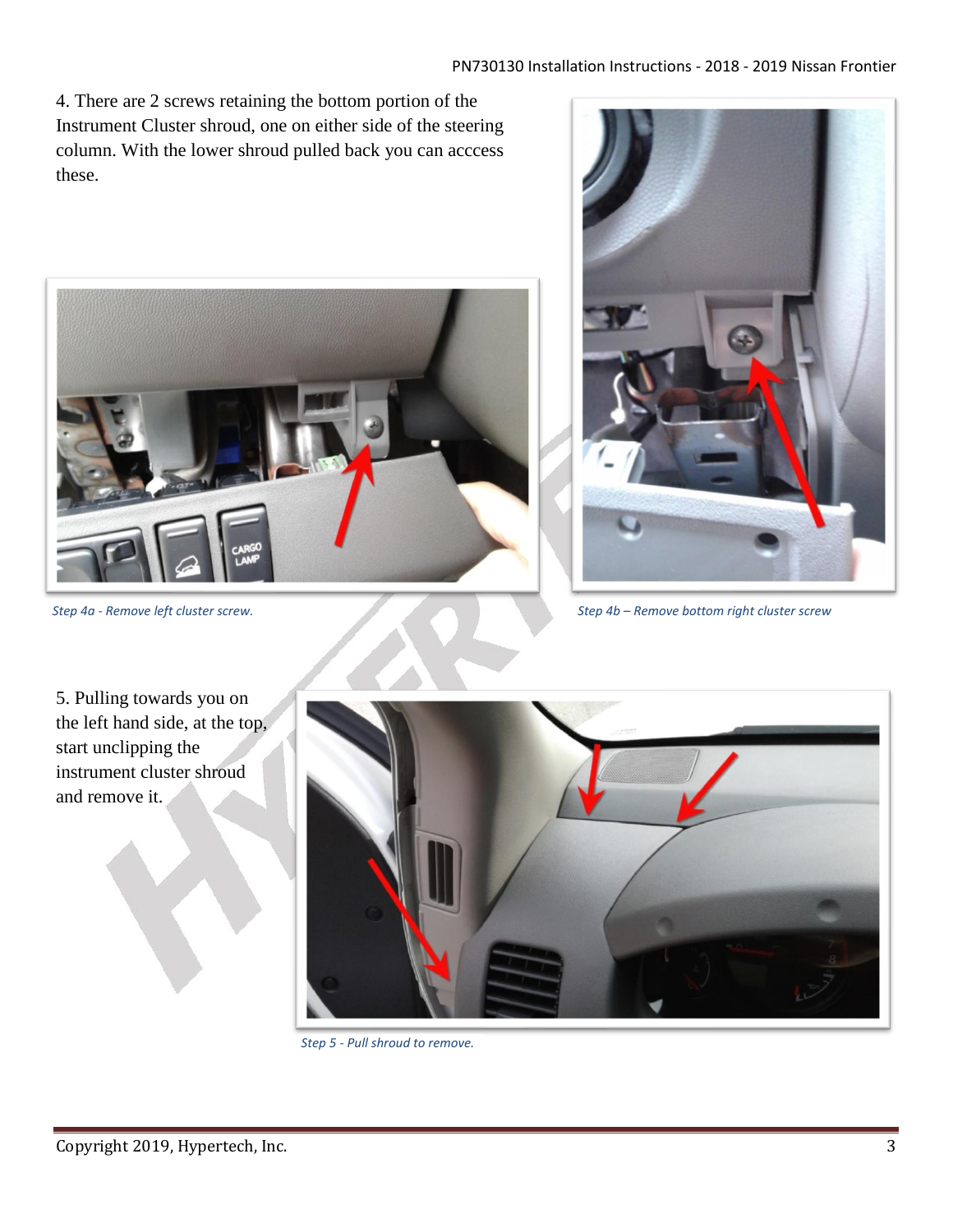6. Remove the 4 screws securing the Instrument Cluster and lean it forward to access the rear.

![](_page_3_Picture_2.jpeg)

*Step 6a - Remove 2 Cluster screws on Left Step 6b - Remove 2 Cluster screws on Right*

7. Remove the factory harness from the Instrument Cluster and connect the factory harness to the male end of the Speedometer Calibrator harness. Tuck the harness and module into the cavity behind the IC and connect the female end of the harness back into the Instrument Cluster.

![](_page_3_Picture_6.jpeg)

*Step 7a - Disconnect factory harness from Cluster. Connect this plug into Speedo Calibrator harness.*